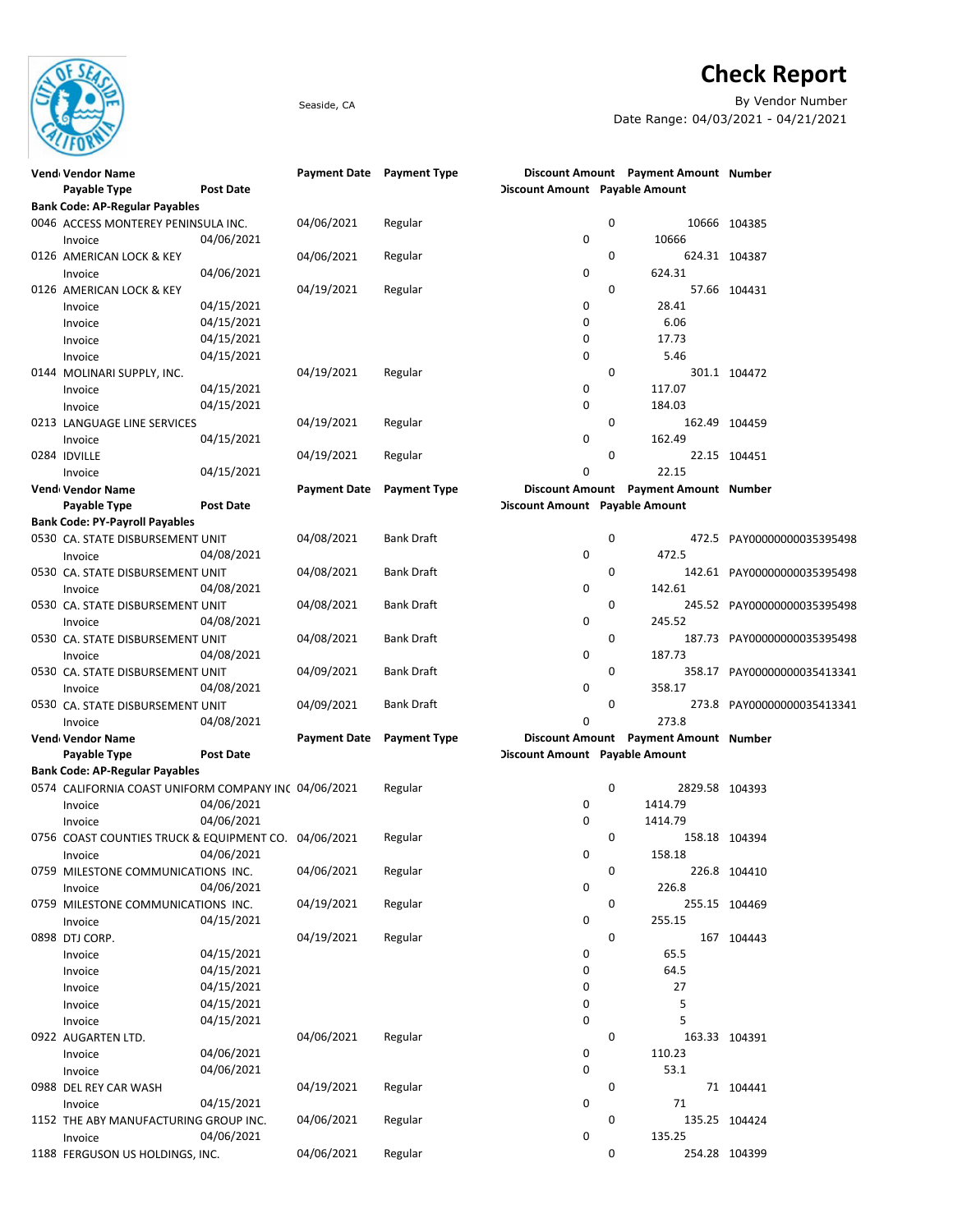| Invoice                                                | 04/06/2021       |                     |                     | 0                              |   | 254.28                                |               |
|--------------------------------------------------------|------------------|---------------------|---------------------|--------------------------------|---|---------------------------------------|---------------|
| 1224 FIRST ALARM                                       |                  | 04/06/2021          | Regular             |                                | 0 |                                       | 458.31 104400 |
| Invoice                                                | 04/06/2021       |                     |                     | 0                              |   | 219                                   |               |
| Invoice                                                | 04/06/2021       |                     |                     | $\mathbf 0$                    |   | 239.31                                |               |
| 1334 JOHN C GEMMA                                      |                  | 04/19/2021          | Regular             |                                | 0 |                                       | 36186 104454  |
| Invoice                                                | 04/15/2021       |                     |                     | 0                              |   | 500                                   |               |
| Invoice                                                | 04/15/2021       |                     |                     | 0                              |   | 34960                                 |               |
| Invoice                                                | 04/15/2021       |                     |                     | 0                              |   | 726                                   |               |
| 1388 W.W.GRAINGER, INC.                                |                  | 04/06/2021          | Regular             |                                | 0 |                                       | 34.66 104428  |
| Invoice                                                | 04/06/2021       |                     |                     | 0                              |   | 34.66                                 |               |
| 1392 GRANITE ROCK COMPANY                              |                  | 04/19/2021          | Regular             |                                | 0 |                                       | 750.05 104446 |
| Invoice                                                | 04/15/2021       |                     |                     | 0                              |   | 304.37                                |               |
|                                                        | 04/15/2021       |                     |                     | 0                              |   | 143.49                                |               |
| Invoice                                                | 04/15/2021       |                     |                     | 0                              |   |                                       |               |
| Invoice                                                | 04/15/2021       |                     |                     | 0                              |   | 113.05<br>189.14                      |               |
| Invoice                                                |                  |                     |                     |                                |   |                                       |               |
| 1494 HD SUPPLY FACILITIES MAINTENANCE                  |                  | 04/19/2021          | Regular             | 0                              | 0 |                                       | 208.89 104448 |
| Invoice                                                | 04/15/2021       |                     |                     |                                |   | 208.89                                |               |
| 1509 THE MONTEREY COUNTY HERALD                        |                  | 04/19/2021          | Regular             |                                | 0 |                                       | 233.37 104500 |
| Invoice                                                | 04/15/2021       |                     |                     | 0                              |   | 233.37                                |               |
| 1971 LIEBERT CASSIDY WHITMORE                          |                  | 04/19/2021          | Regular             |                                | 0 |                                       | 3080 104463   |
| Invoice                                                | 04/15/2021       |                     |                     | 0                              |   | 50                                    |               |
| Invoice                                                | 04/15/2021       |                     |                     | 0                              |   | 558                                   |               |
| Invoice                                                | 04/15/2021       |                     |                     | 0                              |   | 76                                    |               |
| Invoice                                                | 04/15/2021       |                     |                     | 0                              |   | 2396                                  |               |
| Vend Vendor Name                                       |                  | <b>Payment Date</b> | <b>Payment Type</b> |                                |   | Discount Amount Payment Amount Number |               |
| Payable Type                                           | <b>Post Date</b> |                     |                     | Discount Amount Payable Amount |   |                                       |               |
| 2045 M & S BUILDING SUPPLY, INC                        |                  | 04/19/2021          | Regular             |                                | 0 |                                       | 55.85 104464  |
| Invoice                                                | 04/15/2021       |                     |                     | 0                              |   | 55.85                                 |               |
| 2102 MARTIN'S IRRIGATION SUPPLY, INC.                  |                  | 04/19/2021          | Regular             |                                | 0 |                                       | 853.52 104466 |
| Invoice                                                | 04/15/2021       |                     |                     | 0                              |   | 166.28                                |               |
| Invoice                                                | 04/15/2021       |                     |                     | 0                              |   | 175.24                                |               |
| Invoice                                                | 04/15/2021       |                     |                     | 0                              |   | 421.87                                |               |
| Invoice                                                | 04/15/2021       |                     |                     | 0                              |   | 90.13                                 |               |
| 2129 MONTEREY COUNTY PEACE                             |                  | 04/19/2021          | Regular             |                                | 0 |                                       | 500 104475    |
| Invoice                                                | 04/15/2021       |                     |                     | 0                              |   | 500                                   |               |
| 2184 MISSION LINEN SUPPLY                              |                  | 04/19/2021          | Regular             |                                | 0 |                                       | 169.52 104470 |
| Invoice                                                | 04/15/2021       |                     |                     | 0                              |   | 79.76                                 |               |
|                                                        | 04/15/2021       |                     |                     | 0                              |   | 89.76                                 |               |
| Invoice                                                |                  |                     |                     |                                | 0 |                                       |               |
| 2186 MISSION UNIFORM SERVICE                           |                  | 04/06/2021          | Regular             |                                |   |                                       | 841.78 104411 |
| Invoice                                                | 04/06/2021       |                     |                     | 0                              |   | 38.56                                 |               |
| Invoice                                                | 04/06/2021       |                     |                     | 0                              |   | 430.36                                |               |
| Invoice                                                | 04/06/2021       |                     |                     | 0                              |   | 104.59                                |               |
| Invoice                                                | 04/06/2021       |                     |                     | 0                              |   | 37.59                                 |               |
| Invoice                                                | 04/06/2021       |                     |                     | 0                              |   | 115.34                                |               |
| Invoice                                                | 04/06/2021       |                     |                     | 0                              |   | 115.34                                |               |
| 2186 MISSION UNIFORM SERVICE                           |                  | 04/19/2021          | Regular             |                                | 0 |                                       | 757.15 104471 |
| Invoice                                                | 04/15/2021       |                     |                     | 0                              |   | 430.36                                |               |
| Invoice                                                | 04/15/2021       |                     |                     | 0                              |   | 104.59                                |               |
| Invoice                                                | 04/15/2021       |                     |                     | 0                              |   | 37.59                                 |               |
| Invoice                                                | 04/15/2021       |                     |                     | 0                              |   | 184.61                                |               |
| 2205 MONTEREY CO. CONVENTION & VISITOR'S BI 04/06/2021 |                  |                     | Regular             |                                | 0 |                                       | 13500 104412  |
| Invoice                                                | 04/06/2021       |                     |                     | 0                              |   | 13500                                 |               |
| 2236 MBS BUSINESS SYSTEMS                              |                  | 04/06/2021          | Regular             |                                | 0 |                                       | 107.36 104408 |
| Invoice                                                | 04/06/2021       |                     |                     | 0                              |   | 107.36                                |               |
| 2236 MBS BUSINESS SYSTEMS                              |                  | 04/19/2021          | Regular             |                                | 0 | 1439.03 104467                        |               |
| Invoice                                                | 04/15/2021       |                     |                     | 0                              |   | 1439.03                               |               |
| 2238 MONTEREY BAY PEST CONTROL                         |                  | 04/19/2021          | Regular             |                                | 0 |                                       | 227 104474    |
| Invoice                                                | 04/15/2021       |                     |                     | 0                              |   | 62                                    |               |
| Invoice                                                | 04/15/2021       |                     |                     | 0                              |   | 100                                   |               |
| Invoice                                                | 04/15/2021       |                     |                     | 0                              |   | 65                                    |               |
| 2279 COUNTY OF MONTEREY IT DEPT.                       |                  | 04/06/2021          | Regular             |                                | 0 |                                       | 447.12 104396 |
| Invoice                                                | 04/06/2021       |                     |                     | 0                              |   | 447.12                                |               |
| 2279 COUNTY OF MONTEREY IT DEPT.                       |                  | 04/19/2021          | Regular             |                                | 0 |                                       | 2607 104439   |
| Invoice                                                | 04/15/2021       |                     |                     | 0                              |   | 2607                                  |               |
| 2300 MONTEREY COUNTY TAX COLLECTOR                     |                  | 04/06/2021          | Regular             |                                | 0 | 8504.09 104413                        |               |
| Invoice                                                | 04/06/2021       |                     |                     | 0                              |   | 8504.09                               |               |
| 2320 MONTEREY PENINSULA CHAMBER OF COMN 04/19/2021     |                  |                     | Regular             |                                | 0 |                                       | 924 104476    |
|                                                        |                  |                     |                     |                                |   |                                       |               |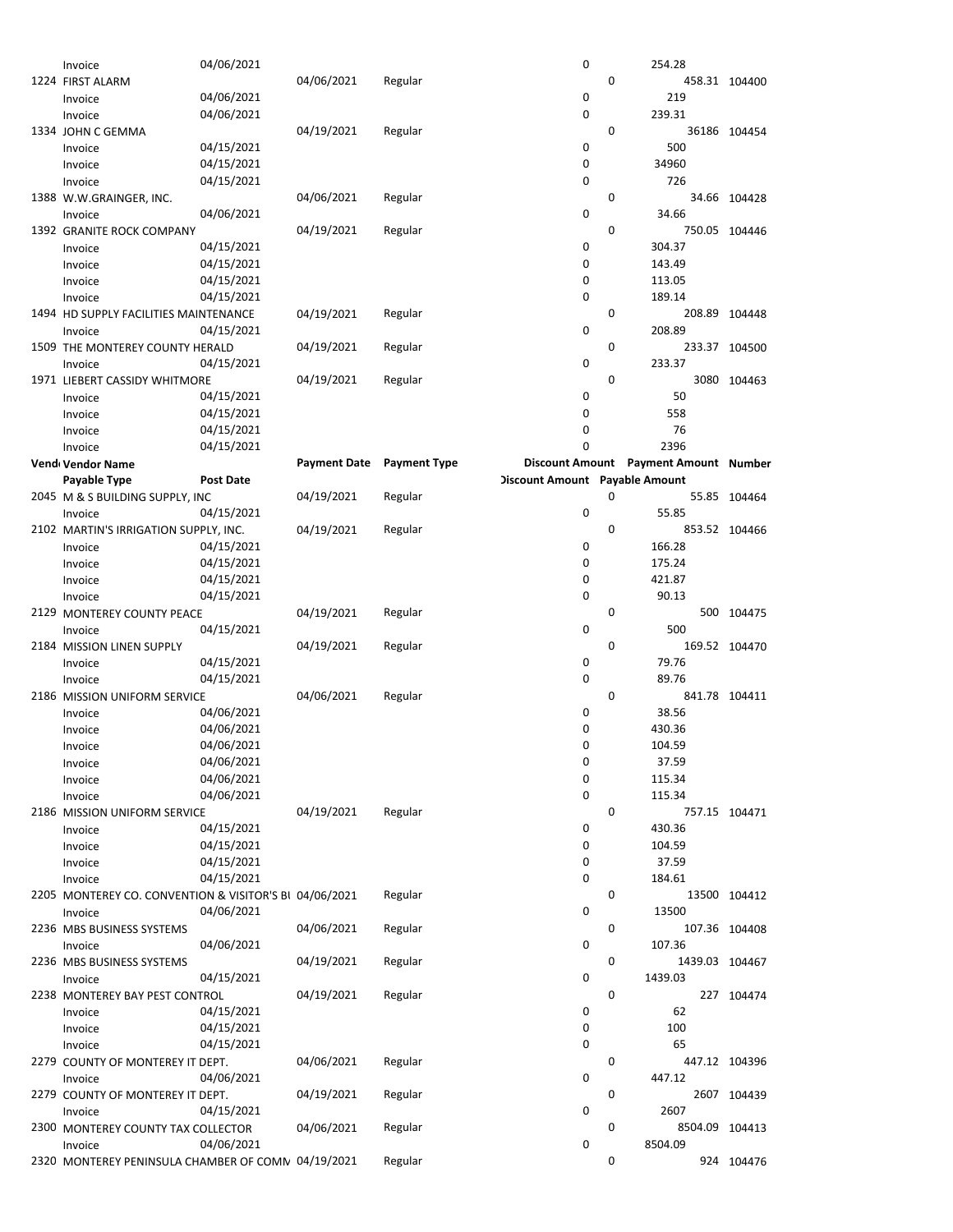| Invoice                                                | 04/15/2021               |                     |                     | 0                              |   | 924                                   |                      |
|--------------------------------------------------------|--------------------------|---------------------|---------------------|--------------------------------|---|---------------------------------------|----------------------|
| 2351 HICKS & HORNELL                                   |                          | 04/19/2021          | Regular             |                                | 0 |                                       | 960.67 104449        |
| Invoice                                                | 04/15/2021               |                     |                     | 0                              |   | 506.32                                |                      |
| Invoice                                                | 04/15/2021               |                     |                     | 0                              |   | 429.62                                |                      |
| Invoice                                                | 04/15/2021               |                     |                     | 0                              |   | 24.73                                 |                      |
| Vend Vendor Name                                       |                          | <b>Payment Date</b> | <b>Payment Type</b> |                                |   | Discount Amount Payment Amount Number |                      |
| Payable Type                                           | <b>Post Date</b>         |                     |                     | Discount Amount Payable Amount |   |                                       |                      |
|                                                        |                          |                     |                     |                                |   |                                       |                      |
| 2652 PACIFIC GAS & ELECTRIC                            |                          | 04/19/2021          | Regular             |                                | 0 | 5107.68 104483                        |                      |
| Invoice                                                | 04/15/2021               |                     |                     | 0                              |   | 310.87                                |                      |
| Invoice                                                | 04/15/2021               |                     |                     | 0                              |   | 1758.48                               |                      |
| Invoice                                                | 04/15/2021               |                     |                     | 0                              |   | 413.52                                |                      |
| Invoice                                                | 04/15/2021               |                     |                     | 0                              |   | 2055.01                               |                      |
| Invoice                                                | 04/15/2021               |                     |                     | 0                              |   | 569.8                                 |                      |
| 2720 OWEN EQUIPMENT COMPANY                            |                          | 04/19/2021          | Regular             |                                | 0 | 1561.38 104482                        |                      |
| Invoice                                                | 04/15/2021               |                     |                     | 0                              |   | 1561.38                               |                      |
| 2752 PENINSULA WELDING & MEDICAL SUPPLY, IN 04/19/2021 |                          |                     | Regular             |                                | 0 |                                       | 85.48 104484         |
|                                                        | 04/15/2021               |                     |                     | 0                              |   | 59.68                                 |                      |
| Invoice                                                |                          |                     |                     |                                |   |                                       |                      |
| Invoice                                                | 04/15/2021               |                     |                     | 0                              |   | 25.8                                  |                      |
| 2802 PITNEY BOWES GLOBAL                               |                          | 04/06/2021          | Regular             |                                | 0 |                                       | 114.68 104417        |
| Invoice                                                | 04/06/2021               |                     |                     | 0                              |   | 114.68                                |                      |
| 2816 PLUG & PAY TECHNOLOGIES.INC.                      |                          | 04/06/2021          | Regular             |                                | 0 |                                       | 30 104418            |
| Invoice                                                | 04/06/2021               |                     |                     | 0                              |   | 15                                    |                      |
| Invoice                                                | 04/06/2021               |                     |                     | 0                              |   | 15                                    |                      |
| 2849 PREMIUM AUTO PARTS                                |                          | 04/19/2021          | Regular             |                                | 0 |                                       | 353.51 104486        |
| Invoice                                                | 04/15/2021               |                     |                     | 0                              |   | 32.45                                 |                      |
| Invoice                                                | 04/15/2021               |                     |                     | 0                              |   | 297.29                                |                      |
| Invoice                                                | 04/15/2021               |                     |                     | 0                              |   | 23.77                                 |                      |
| Vend Vendor Name                                       |                          | <b>Payment Date</b> | <b>Payment Type</b> |                                |   | Discount Amount Payment Amount Number |                      |
|                                                        |                          |                     |                     |                                |   |                                       |                      |
| Payable Type                                           | <b>Post Date</b>         |                     |                     | Discount Amount Payable Amount |   |                                       |                      |
| <b>Bank Code: PY-Payroll Payables</b>                  |                          |                     |                     |                                |   |                                       |                      |
| 2877 PUBLIC EMPLOYEES' RETIREMENT SYSTEM               |                          | 04/19/2021          | <b>Bank Draft</b>   |                                | 0 |                                       | 121184.18 1001811673 |
| Invoice                                                | 03/25/2021               |                     |                     | 0                              |   | 121184.18                             |                      |
| 2877 PUBLIC EMPLOYEES' RETIREMENT SYSTEM               |                          | 04/19/2021          | Bank Draft          |                                | 0 |                                       | -51.47 1001811673    |
|                                                        |                          |                     |                     |                                |   |                                       |                      |
| Credit Memo                                            | 03/25/2021               |                     |                     | 0                              |   | $-51.47$                              |                      |
| 2877 PUBLIC EMPLOYEES' RETIREMENT SYSTEM               |                          | 04/19/2021          | Bank Draft          |                                | 0 |                                       | 0.08 1001811673      |
| Debit Memo                                             | 03/25/2021               |                     |                     | 0                              |   | 0.08                                  |                      |
|                                                        |                          |                     | Bank Draft          |                                | 0 |                                       |                      |
| 2877 PUBLIC EMPLOYEES' RETIREMENT SYSTEM               |                          | 04/19/2021          |                     | $\Omega$                       |   |                                       | 216.38 1001814130    |
| Debit Memo                                             | 03/25/2021               |                     |                     |                                |   | 216.38                                |                      |
| Vend Vendor Name                                       |                          | <b>Payment Date</b> | <b>Payment Type</b> |                                |   | Discount Amount Payment Amount Number |                      |
| Payable Type                                           | <b>Post Date</b>         |                     |                     | Discount Amount Payable Amount |   |                                       |                      |
| <b>Bank Code: AP-Regular Payables</b>                  |                          |                     |                     |                                |   |                                       |                      |
| 2932 DISASTER KLEENUP SPECIALISTS                      |                          | 04/19/2021          | Regular             |                                | 0 | 9690.21 104442                        |                      |
| Invoice                                                | 04/15/2021               |                     |                     | 0                              |   | 972.43                                |                      |
| Invoice                                                | 04/15/2021               |                     |                     | 0                              |   | 1123.73                               |                      |
| Invoice                                                | 04/15/2021               |                     |                     | 0                              |   | 350                                   |                      |
| Invoice                                                | 04/15/2021               |                     |                     | 0                              |   | 1202.14                               |                      |
| Invoice                                                | 04/15/2021               |                     |                     | 0                              |   | 1202.14                               |                      |
| Invoice                                                | 04/15/2021               |                     |                     | 0                              |   | 1295.18                               |                      |
|                                                        |                          |                     |                     |                                |   |                                       |                      |
| Invoice                                                | 04/15/2021               |                     |                     | 0                              |   | 912.33                                |                      |
| Invoice                                                | 04/15/2021               |                     |                     | 0                              |   | 888.73                                |                      |
| Invoice                                                | 04/15/2021               |                     |                     | 0                              |   | 881.88                                |                      |
| Invoice                                                | 04/15/2021               |                     |                     | 0                              |   | 861.65                                |                      |
| 3244 SLAKEY BROTHERS INC.                              |                          | 04/19/2021          | Regular             |                                | 0 |                                       | 144.63 104490        |
| Invoice                                                | 04/15/2021               |                     |                     | 0                              |   | 22                                    |                      |
| Invoice                                                | 04/15/2021               |                     |                     | 0                              |   | 31.23                                 |                      |
| Invoice                                                | 04/15/2021               |                     |                     | 0                              |   | 91.4                                  |                      |
| 3307 SAME DAY SHRED                                    |                          | 04/06/2021          | Regular             |                                | 0 |                                       | 45 104421            |
| Invoice                                                | 04/06/2021               |                     |                     | 0                              |   | 45                                    |                      |
| 3319 STAPLES ADVANTAGE                                 |                          | 04/06/2021          | Regular             |                                | 0 |                                       | 802.13 104422        |
|                                                        |                          |                     |                     |                                |   |                                       |                      |
| Invoice                                                | 04/06/2021               |                     |                     | 0                              |   | 27.29                                 |                      |
| Invoice                                                | 04/06/2021               |                     |                     | 0                              |   | 45.19                                 |                      |
| Invoice                                                | 04/06/2021               |                     |                     | 0                              |   | 13.43                                 |                      |
| Invoice                                                | 04/06/2021               |                     |                     | 0                              |   | 118.56                                |                      |
| Invoice                                                | 04/06/2021               |                     |                     | 0                              |   | 299.18                                |                      |
| Invoice                                                | 04/06/2021               |                     |                     | 0                              |   | 149.91                                |                      |
| Invoice                                                | 04/06/2021<br>04/06/2021 |                     |                     | 0<br>0                         |   | 23.05<br>125.52                       |                      |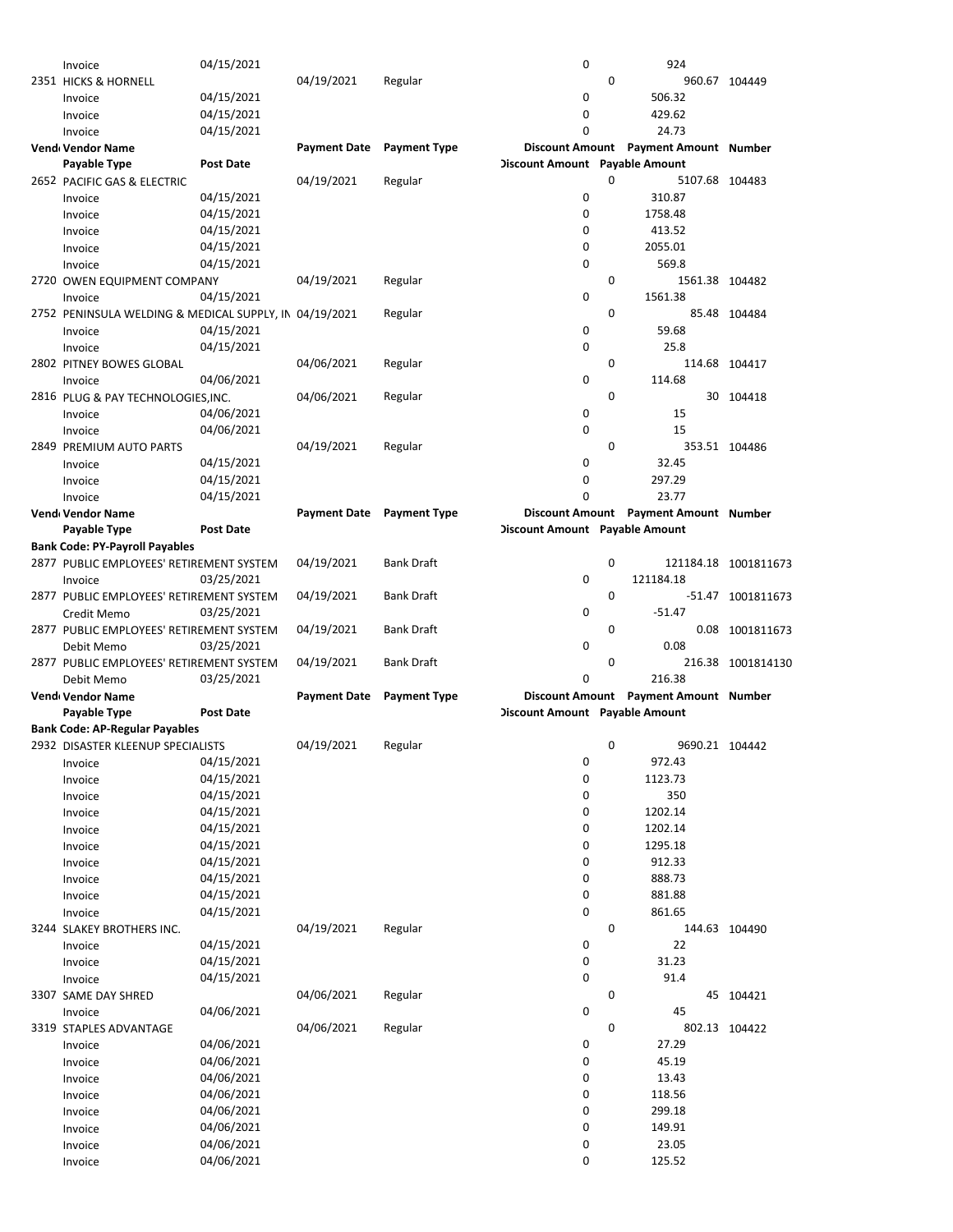| 3319 STAPLES ADVANTAGE                |                  | 04/19/2021          | Regular                          |                                | 0 |                                       | 402.86 104493            |
|---------------------------------------|------------------|---------------------|----------------------------------|--------------------------------|---|---------------------------------------|--------------------------|
| Invoice                               | 04/15/2021       |                     |                                  | 0                              |   | 60.58                                 |                          |
| Invoice                               | 04/15/2021       |                     |                                  | 0                              |   | 77.51                                 |                          |
| Invoice                               | 04/15/2021       |                     |                                  | 0                              |   | 264.77                                |                          |
|                                       |                  |                     |                                  |                                |   |                                       |                          |
| 3397 PETER K. FICHTNER                |                  | 04/19/2021          | Regular                          |                                | 0 |                                       | 475.75 104485            |
| Invoice                               | 04/15/2021       |                     |                                  | 0                              |   | 475.75                                |                          |
| 3574 U.S. BANK-CALCARD                |                  | 04/06/2021          | Regular                          |                                | 0 | 24863.37 104426                       |                          |
| Invoice                               | 04/06/2021       |                     |                                  | 0                              |   | 24863.37                              |                          |
| 3785 ZAP MANUFACTURING INC.           |                  | 04/19/2021          | Regular                          |                                | 0 |                                       | 117.4 104508             |
| Invoice                               | 04/15/2021       |                     |                                  | 0                              |   | 117.4                                 |                          |
| 3851 BOUND TREE MEDICAL, LLC          |                  | 04/19/2021          | Regular                          |                                | 0 |                                       | 900.14 104435            |
| Invoice                               | 04/15/2021       |                     |                                  | 0                              |   | 374.32                                |                          |
|                                       |                  |                     |                                  |                                |   |                                       |                          |
| Invoice                               | 04/15/2021       |                     |                                  | 0                              |   | 525.82                                |                          |
| 3851 BOUND TREE MEDICAL, LLC          |                  | 04/19/2021          | Regular                          |                                | 0 |                                       | 48.92 104436             |
| Invoice                               | 04/15/2021       |                     |                                  | 0                              |   | 48.92                                 |                          |
| 4222 HARRIS & ASSOCIATES, INC.        |                  | 04/19/2021          | Regular                          |                                | 0 |                                       | 616 104447               |
| Invoice                               | 04/15/2021       |                     |                                  | 0                              |   | 616                                   |                          |
| 4253 JUSTIN HILL                      |                  | 04/06/2021          | Regular                          |                                | 0 |                                       | 1455.9 104406            |
| Invoice                               | 04/06/2021       |                     |                                  | 0                              |   | 1455.9                                |                          |
|                                       |                  |                     |                                  |                                |   | Discount Amount Payment Amount Number |                          |
| Vend Vendor Name                      |                  | <b>Payment Date</b> | <b>Payment Type</b>              |                                |   |                                       |                          |
| Payable Type                          | <b>Post Date</b> |                     |                                  | Discount Amount Payable Amount |   |                                       |                          |
| 4425 MONTEREY AUTO SUPPLY, INC.       |                  | 04/19/2021          | Regular                          |                                | 0 |                                       | 661.53 104473            |
| Invoice                               | 04/15/2021       |                     |                                  | 0                              |   | 17.47                                 |                          |
| Invoice                               | 04/15/2021       |                     |                                  | 0                              |   | 228.93                                |                          |
| Credit Memo                           | 04/15/2021       |                     |                                  | 0                              |   | $-53.59$                              |                          |
| Invoice                               | 04/15/2021       |                     |                                  | 0                              |   | 74.06                                 |                          |
| Invoice                               | 04/15/2021       |                     |                                  | 0                              |   | 49.7                                  |                          |
| Invoice                               | 04/15/2021       |                     |                                  | 0                              |   | 273.46                                |                          |
|                                       |                  |                     |                                  |                                |   |                                       |                          |
| Invoice                               | 04/15/2021       |                     |                                  | 0                              |   | 73.13                                 |                          |
| Credit Memo                           | 03/26/2021       |                     |                                  | 0                              |   | $-1.63$                               |                          |
| 4487 PTS COMMUNICATIONS               |                  | 04/06/2021          | Regular                          |                                | 0 |                                       | 103 104419               |
| Invoice                               | 04/06/2021       |                     |                                  | 0                              |   | 103                                   |                          |
| 4560 LAUREL CONTE                     |                  | 04/06/2021          | Regular                          |                                | 0 | 12814.67 104407                       |                          |
| Invoice                               | 04/06/2021       |                     |                                  | 0                              |   | 10914.17                              |                          |
| Invoice                               | 04/06/2021       |                     |                                  | 0                              |   | 1300                                  |                          |
|                                       | 04/06/2021       |                     |                                  | 0                              |   | 600.5                                 |                          |
| Invoice                               |                  |                     |                                  |                                |   |                                       |                          |
| 4892 EDGES ELECTRICAL GROUP           |                  | 04/06/2021          | Regular                          |                                | 0 |                                       | 262.51 104398            |
| Invoice                               | 04/06/2021       |                     |                                  | 0                              |   | 158.63                                |                          |
| Invoice                               | 04/06/2021       |                     |                                  | 0                              |   | 103.88                                |                          |
| Vend Vendor Name                      |                  |                     | <b>Payment Date</b> Payment Type |                                |   | Discount Amount Payment Amount Number |                          |
| Payable Type                          | <b>Post Date</b> |                     |                                  | Discount Amount Payable Amount |   |                                       |                          |
| <b>Bank Code: PY-Payroll Payables</b> |                  |                     |                                  |                                |   |                                       |                          |
| 4920 ICMA RETIREMENT TRUST-457        |                  | 04/13/2021          | <b>Bank Draft</b>                |                                | 0 |                                       | 67.96 43d42f996c         |
| Debit Memo                            | 04/08/2021       |                     |                                  | 0                              |   | 67.96                                 |                          |
|                                       |                  |                     |                                  |                                |   |                                       |                          |
| 4920 ICMA RETIREMENT TRUST-457        |                  | 04/13/2021          | <b>Bank Draft</b>                |                                | 0 |                                       | 32830.58 43d42f996c      |
| Invoice                               | 04/08/2021       |                     |                                  | 0                              |   | 32830.58                              |                          |
| 5103 CALIF LAW ENFRCMNT ASSOC         |                  | 04/09/2021          | Regular                          |                                | 0 | 601.75 19225                          |                          |
| Credit Memo                           | 04/09/2021       |                     |                                  | 0                              |   | $-0.29$                               |                          |
| Invoice                               | 03/11/2021       |                     |                                  | 0                              |   | 31.14                                 |                          |
| Invoice                               | 03/11/2021       |                     |                                  | 0                              |   | 269.88                                |                          |
| Invoice                               | 03/25/2021       |                     |                                  | 0                              |   | 31.14                                 |                          |
| Invoice                               | 03/25/2021       |                     |                                  | 0                              |   | 269.88                                |                          |
|                                       |                  |                     | Bank Draft                       |                                | 0 |                                       | 237.13 0-120-976-032     |
| 5144 STATE OF CALIFORNIA              |                  | 04/09/2021          |                                  |                                |   |                                       |                          |
| Invoice                               | 04/08/2021       |                     |                                  | 0                              |   | 237.13                                |                          |
| 5144 STATE OF CALIFORNIA              |                  | 04/09/2021          | Bank Draft                       |                                | 0 |                                       | 20689.8 1-795-166-880    |
| Invoice                               | 04/08/2021       |                     |                                  | 0                              |   | 20689.8                               |                          |
| Vend Vendor Name                      |                  | <b>Payment Date</b> | <b>Payment Type</b>              |                                |   | Discount Amount Payment Amount Number |                          |
| Payable Type                          | <b>Post Date</b> |                     |                                  | Discount Amount Payable Amount |   |                                       |                          |
| <b>Bank Code: AP-Regular Payables</b> |                  |                     |                                  |                                |   |                                       |                          |
| 5198 GOLDEN STATE PORTABLES           |                  | 04/06/2021          | Regular                          |                                | 0 |                                       | 683.99 104404            |
|                                       | 04/06/2021       |                     |                                  | 0                              |   | 553.63                                |                          |
| Invoice                               |                  |                     |                                  |                                |   |                                       |                          |
| Invoice                               | 04/06/2021       |                     |                                  | 0                              |   | 130.36                                |                          |
| Vend Vendor Name                      |                  |                     | Payment Date Payment Type        |                                |   | Discount Amount Payment Amount Number |                          |
| Payable Type                          | <b>Post Date</b> |                     |                                  | Discount Amount Payable Amount |   |                                       |                          |
| <b>Bank Code: PY-Payroll Payables</b> |                  |                     |                                  |                                |   |                                       |                          |
| 5264 RABOBANK, N.A.                   |                  | 04/09/2021          | <b>Bank Draft</b>                |                                | 0 |                                       | 55903.39 270149953076122 |
| Invoice                               | 04/08/2021       |                     |                                  | 0                              |   | 55903.39                              |                          |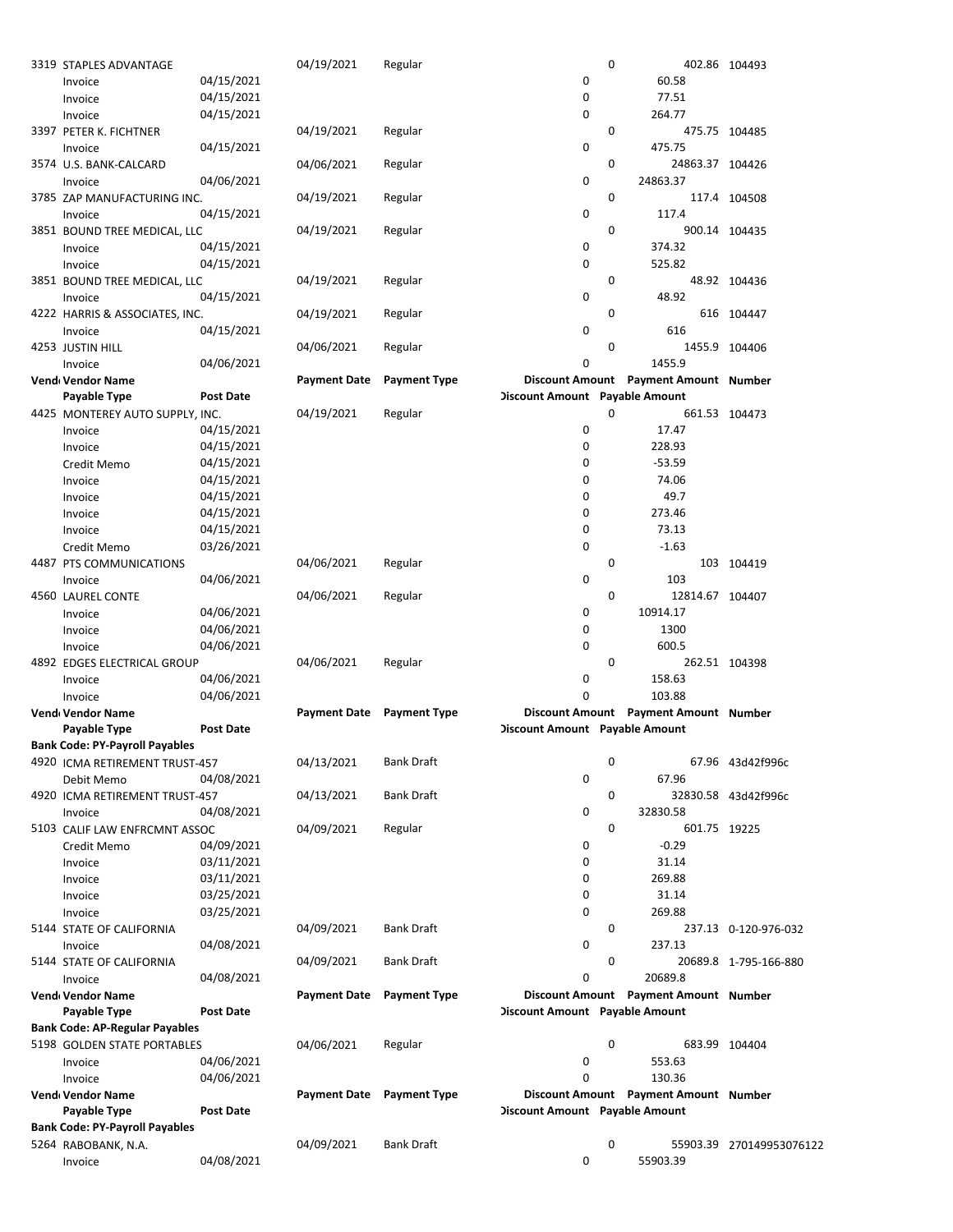| 5264 RABOBANK, N.A.                                     |                  | 04/09/2021                | <b>Bank Draft</b>   |                                | 0           |                                       | 15860.4 270149953076122 |
|---------------------------------------------------------|------------------|---------------------------|---------------------|--------------------------------|-------------|---------------------------------------|-------------------------|
| Invoice                                                 | 04/08/2021       |                           |                     | 0                              |             | 15860.4                               |                         |
| 5264 RABOBANK, N.A.                                     |                  | 04/09/2021                | <b>Bank Draft</b>   |                                | 0           |                                       | 334.67 270149980219375  |
| Invoice                                                 | 04/08/2021       |                           |                     | 0                              |             | 334.67                                |                         |
| 5264 RABOBANK, N.A.                                     |                  | 04/09/2021                | <b>Bank Draft</b>   |                                | 0           |                                       | 112.04 270149980219375  |
| Invoice                                                 | 04/08/2021       |                           |                     | 0                              |             | 112.04                                |                         |
| Vend Vendor Name                                        |                  | <b>Payment Date</b>       | <b>Payment Type</b> |                                |             | Discount Amount Payment Amount Number |                         |
| Payable Type                                            | Post Date        |                           |                     | Discount Amount Payable Amount |             |                                       |                         |
| <b>Bank Code: AP-Regular Payables</b>                   |                  |                           |                     |                                |             |                                       |                         |
| 5417 RENTAL DEPOT                                       |                  | 04/19/2021                | Regular             |                                | 0           |                                       | 153.9 104487            |
| Invoice                                                 | 04/15/2021       |                           |                     | 0                              |             | 153.9                                 |                         |
| Vend Vendor Name                                        |                  | <b>Payment Date</b>       | <b>Payment Type</b> |                                |             | Discount Amount Payment Amount Number |                         |
| Payable Type                                            | Post Date        |                           |                     | Discount Amount Payable Amount |             |                                       |                         |
| <b>Bank Code: PY-Payroll Payables</b>                   |                  |                           |                     |                                |             |                                       |                         |
| 5462 LABORERS NATIONAL PENSION                          |                  | 04/19/2021                | <b>Bank Draft</b>   |                                | 0           |                                       | 3456 DY7095             |
| Invoice                                                 | 03/11/2021       |                           |                     | 0                              |             | 3456                                  |                         |
| 5462 LABORERS NATIONAL PENSION                          |                  | 04/19/2021                | <b>Bank Draft</b>   |                                | 0           |                                       | 288 DY7095              |
| Invoice                                                 | 03/11/2021       |                           |                     | 0                              |             | 288                                   |                         |
| 5462 LABORERS NATIONAL PENSION                          |                  | 04/19/2021                | <b>Bank Draft</b>   |                                | 0           |                                       | 2880 DY7095             |
| Invoice                                                 | 03/25/2021       |                           |                     | 0                              |             | 2880                                  |                         |
| 5462 LABORERS NATIONAL PENSION                          |                  | 04/19/2021                | <b>Bank Draft</b>   |                                | 0           |                                       | 288 DY7095              |
| Invoice                                                 | 03/25/2021       |                           |                     | 0                              |             | 288                                   |                         |
| Vend Vendor Name                                        |                  | <b>Payment Date</b>       | <b>Payment Type</b> |                                |             | Discount Amount Payment Amount Number |                         |
| Payable Type                                            | <b>Post Date</b> |                           |                     | Discount Amount Payable Amount |             |                                       |                         |
| <b>Bank Code: AP-Regular Payables</b>                   |                  |                           |                     |                                |             |                                       |                         |
| 5523 ADVANCE WATER ENGINEERING, INC.                    |                  | 04/19/2021                | Regular             |                                | 0           |                                       | 798.75 104430           |
| Invoice                                                 | 04/15/2021       |                           |                     | 0                              |             | 266.25                                |                         |
| Invoice                                                 | 04/15/2021       |                           |                     | 0                              |             | 266.25                                |                         |
| Invoice                                                 | 04/15/2021       |                           |                     | 0                              |             | 266.25                                |                         |
| Vend Vendor Name                                        |                  | Payment Date Payment Type |                     |                                |             | Discount Amount Payment Amount Number |                         |
| Payable Type                                            | <b>Post Date</b> |                           |                     | Discount Amount Payable Amount |             |                                       |                         |
| <b>Bank Code: PY-Payroll Payables</b>                   |                  |                           |                     |                                |             |                                       |                         |
| 5539 AFLAC                                              |                  | 04/15/2021                | <b>Bank Draft</b>   |                                | 0           |                                       | 130.58 987491           |
| Invoice                                                 | 03/25/2021       |                           |                     | 0                              |             | 130.58                                |                         |
| 5539 AFLAC                                              |                  | 04/15/2021                | <b>Bank Draft</b>   |                                | 0           |                                       | 121.35 987491           |
| Invoice                                                 | 03/11/2021       |                           |                     | 0                              |             | 121.35                                |                         |
| 5539 AFLAC                                              |                  | 04/15/2021                | <b>Bank Draft</b>   |                                | 0           |                                       | 130.57 987491           |
| Invoice                                                 | 03/11/2021       |                           |                     | 0                              |             | 130.57                                |                         |
| 5539 AFLAC                                              |                  | 04/15/2021                | <b>Bank Draft</b>   |                                | 0           |                                       | 121.37 987491           |
| Invoice                                                 | 03/25/2021       |                           |                     | 0                              |             | 121.37                                |                         |
| Vend Vendor Name                                        |                  | Payment Date              | <b>Payment Type</b> |                                |             | Discount Amount Payment Amount Number |                         |
| Payable Type                                            | <b>Post Date</b> |                           |                     | Discount Amount Payable Amount |             |                                       |                         |
| <b>Bank Code: AP-Regular Payables</b>                   |                  |                           |                     |                                |             |                                       |                         |
| 5582 O'REILLY AUTO PARTS                                |                  | 04/19/2021                | Regular             |                                | 0           |                                       | 48.71 104481            |
| Invoice                                                 | 04/15/2021       |                           |                     | 0                              |             | 48.71                                 |                         |
| Vend Vendor Name                                        |                  | <b>Payment Date</b>       | <b>Payment Type</b> |                                |             | Discount Amount Payment Amount Number |                         |
| Payable Type                                            | <b>Post Date</b> |                           |                     | Discount Amount Payable Amount |             |                                       |                         |
| <b>Bank Code: PY-Payroll Payables</b>                   |                  |                           |                     |                                |             |                                       |                         |
| 5761 SHERIFF OF MONTEREY CO. / LEVYING OFFIC 04/13/2021 |                  |                           | Regular             |                                | $\mathbf 0$ | 416.23 19226                          |                         |
| Invoice                                                 | 04/08/2021       |                           |                     | 0                              |             | 416.23                                |                         |
| Vend Vendor Name                                        |                  | <b>Payment Date</b>       | <b>Payment Type</b> |                                |             | Discount Amount Payment Amount Number |                         |
| Payable Type                                            | <b>Post Date</b> |                           |                     | Discount Amount Payable Amount |             |                                       |                         |
| <b>Bank Code: AP-Regular Payables</b>                   |                  |                           |                     |                                |             |                                       |                         |
| 5873 UNITED SITE SERVICES OF CALIFORNIA, INC.           |                  | 04/19/2021                | Regular             |                                | $\mathbf 0$ |                                       | 239.34 104503           |
| Invoice                                                 | 04/15/2021       |                           |                     | 0                              |             | 189.68                                |                         |
| Invoice                                                 | 04/15/2021       |                           |                     | 0                              |             | 49.66                                 |                         |
| 5875 HINDERLITER, de LLAMAS & ASSOCIATES                |                  | 04/19/2021                | Regular             |                                | 0           |                                       | 125.63 104450           |
| Invoice                                                 | 04/15/2021       |                           |                     | 0                              |             | 41.88                                 |                         |
| Invoice                                                 | 04/15/2021       |                           |                     | 0                              |             | 83.75                                 |                         |
| 6017 AIRTEC SERVICE                                     |                  | 04/06/2021                | Regular             |                                | 0           |                                       | 152 104386              |
| Invoice                                                 | 04/06/2021       |                           |                     | 0                              |             | 152                                   |                         |
| Vend Vendor Name                                        |                  | <b>Payment Date</b>       | <b>Payment Type</b> |                                |             | Discount Amount Payment Amount Number |                         |
| Payable Type                                            | <b>Post Date</b> |                           |                     | Discount Amount Payable Amount |             |                                       |                         |
| <b>Bank Code: PY-Payroll Payables</b>                   |                  |                           |                     |                                |             |                                       |                         |
| 6105 VISION SERVICE PLAN-(CA)                           |                  | 04/12/2021                | <b>Bank Draft</b>   |                                | $\mathbf 0$ |                                       | 862.24 9568258669       |
| Invoice                                                 | 03/11/2021       |                           |                     | 0                              |             | 862.24                                |                         |
| 6105 VISION SERVICE PLAN-(CA)                           |                  | 04/12/2021                | <b>Bank Draft</b>   |                                | 0           |                                       | 403.16 9568258669       |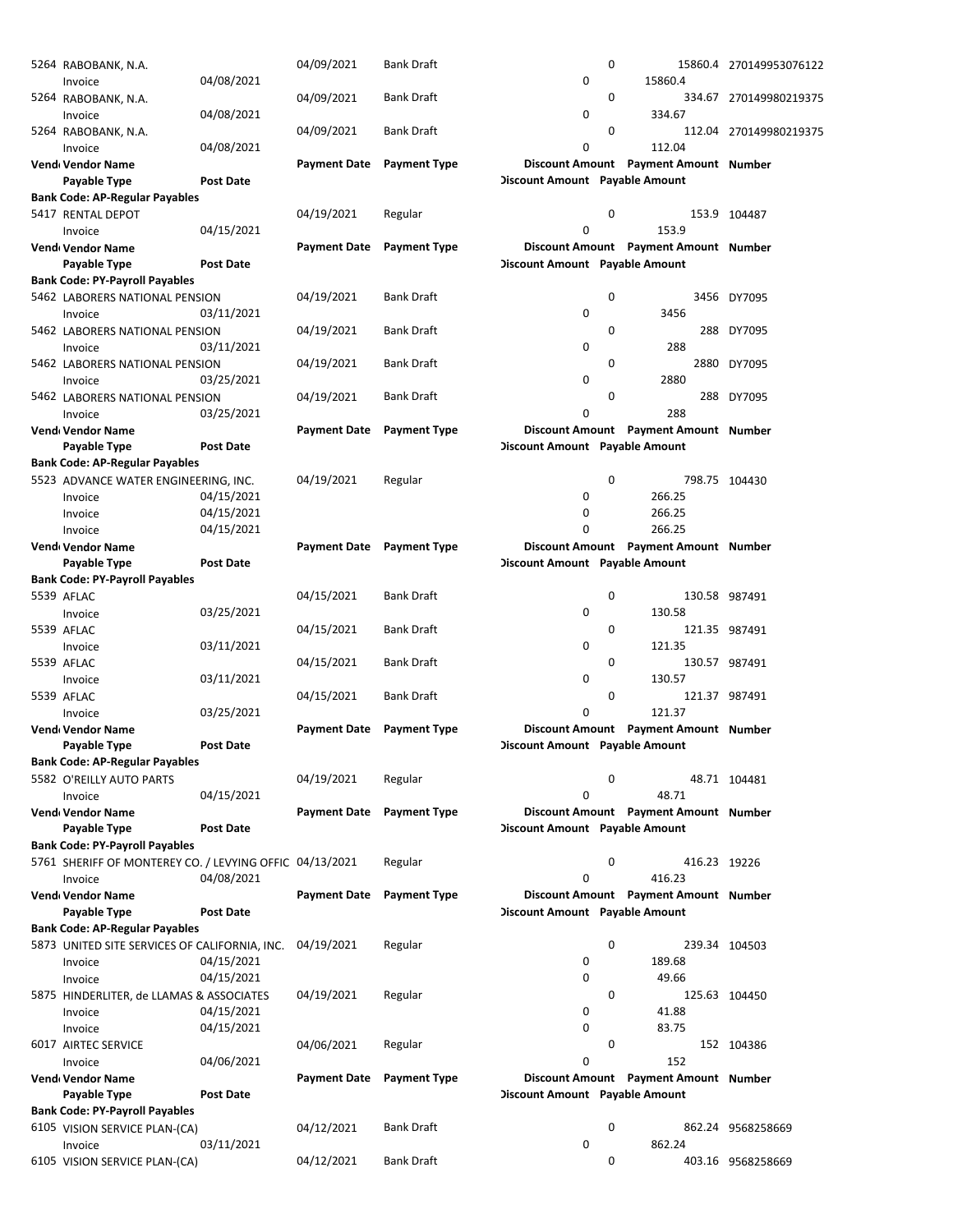| Debit Memo                               | 04/01/2021               |                     |                     | 0                              |             | 403.16                                |                   |
|------------------------------------------|--------------------------|---------------------|---------------------|--------------------------------|-------------|---------------------------------------|-------------------|
| 6105 VISION SERVICE PLAN-(CA)            |                          | 04/12/2021          | <b>Bank Draft</b>   |                                | $\mathbf 0$ |                                       | -21.62 9568258669 |
| Credit Memo                              | 03/31/2021               |                     |                     | 0                              |             | $-21.62$                              |                   |
|                                          |                          |                     | <b>Bank Draft</b>   |                                | $\mathbf 0$ |                                       |                   |
| 6105 VISION SERVICE PLAN-(CA)            |                          | 04/12/2021          |                     |                                |             |                                       | 837.89 9568258669 |
| Invoice                                  | 03/25/2021               |                     |                     | 0                              |             | 837.89                                |                   |
| Vend Vendor Name                         |                          | <b>Payment Date</b> | <b>Payment Type</b> |                                |             | Discount Amount Payment Amount Number |                   |
| Payable Type                             | <b>Post Date</b>         |                     |                     | Discount Amount Payable Amount |             |                                       |                   |
| <b>Bank Code: AP-Regular Payables</b>    |                          |                     |                     |                                |             |                                       |                   |
| 6172 LEXISNEXIS RISK DATA MANGEMENT INC. |                          | 04/19/2021          | Regular             |                                | 0           |                                       | 150 104461        |
|                                          |                          |                     |                     |                                |             |                                       |                   |
| Invoice                                  | 04/15/2021               |                     |                     | 0                              |             | 150                                   |                   |
| 6172 LEXISNEXIS RISK DATA MANGEMENT INC. |                          | 04/19/2021          | Regular             |                                | 0           |                                       | 960 104462        |
| Invoice                                  | 04/15/2021               |                     |                     | 0                              |             | 960                                   |                   |
| 6197 U.S. BANK EQUIPMENT FINANCE         |                          | 04/06/2021          | Regular             |                                | 0           |                                       | 518 104425        |
|                                          |                          |                     |                     | 0                              |             | 518                                   |                   |
| Invoice                                  | 04/06/2021               |                     |                     |                                |             |                                       |                   |
| 6284 JOHNSON ELECTRONICS                 |                          | 04/19/2021          | Regular             |                                | $\mathbf 0$ |                                       | 286 104455        |
| Invoice                                  | 04/15/2021               |                     |                     | 0                              |             | 57                                    |                   |
| Invoice                                  | 04/15/2021               |                     |                     | 0                              |             | 84                                    |                   |
| Invoice                                  | 04/15/2021               |                     |                     | 0                              |             | 145                                   |                   |
| 6306 GAVILAN PEST CONTROL                |                          | 04/06/2021          |                     |                                | $\mathbf 0$ |                                       | 73 104402         |
|                                          |                          |                     | Regular             |                                |             |                                       |                   |
| Invoice                                  | 04/06/2021               |                     |                     | 0                              |             | 73                                    |                   |
| 6324 The Home Depot Pro                  |                          | 04/19/2021          | Regular             |                                | 0           |                                       | 5148.08 104499    |
| Invoice                                  | 04/15/2021               |                     |                     | 0                              |             | 546.25                                |                   |
| Invoice                                  | 04/15/2021               |                     |                     | 0                              |             | 674.59                                |                   |
|                                          | 04/15/2021               |                     |                     | 0                              |             | 877.17                                |                   |
| Invoice                                  |                          |                     |                     |                                |             |                                       |                   |
| Invoice                                  | 04/15/2021               |                     |                     | 0                              |             | 1565.99                               |                   |
| Invoice                                  | 04/15/2021               |                     |                     | 0                              |             | 335                                   |                   |
| Invoice                                  | 04/15/2021               |                     |                     | 0                              |             | 221.62                                |                   |
| Invoice                                  | 04/15/2021               |                     |                     | $\Omega$                       |             | 927.46                                |                   |
|                                          |                          |                     |                     |                                |             |                                       |                   |
| Vend Vendor Name                         |                          | <b>Payment Date</b> | <b>Payment Type</b> |                                |             | Discount Amount Payment Amount Number |                   |
| Payable Type                             | <b>Post Date</b>         |                     |                     | Discount Amount Payable Amount |             |                                       |                   |
| <b>Bank Code: PY-Payroll Payables</b>    |                          |                     |                     |                                |             |                                       |                   |
| 6372 GUARDIAN-ALTERNATE FUNDED           |                          | 04/07/2021          | <b>Bank Draft</b>   |                                | 0           | 13147.49                              | eee470ca01        |
| Invoice                                  | 04/06/2021               |                     |                     | 0                              |             | 13147.49                              |                   |
|                                          |                          | <b>Payment Date</b> | <b>Payment Type</b> |                                |             |                                       |                   |
|                                          |                          |                     |                     |                                |             |                                       |                   |
| Vend Vendor Name                         |                          |                     |                     |                                |             | Discount Amount Payment Amount Number |                   |
| Payable Type                             | <b>Post Date</b>         |                     |                     | Discount Amount Payable Amount |             |                                       |                   |
| <b>Bank Code: AP-Regular Payables</b>    |                          |                     |                     |                                |             |                                       |                   |
| 6379 MARINA COAST WATER DISTRICT         |                          | 04/19/2021          | Regular             |                                | 0           |                                       | 837.21 104465     |
| Invoice                                  |                          |                     |                     | 0                              |             | 837.21                                |                   |
|                                          | 04/15/2021               |                     |                     |                                |             |                                       |                   |
| 6599 MONTEREY PENINSULA ENGINEERING      |                          | 04/19/2021          | Regular             |                                | 0           |                                       | 92340 104477      |
| Invoice                                  | 04/15/2021               |                     |                     | 0                              |             | 92340                                 |                   |
| 6599 MONTEREY PENINSULA ENGINEERING      |                          | 04/19/2021          | Regular             |                                | 0           | 69014.35 104478                       |                   |
| Invoice                                  | 04/15/2021               |                     |                     | 0                              |             | 69014.35                              |                   |
|                                          |                          |                     |                     |                                |             |                                       |                   |
| 6664 QUALITY WATER ENTERPRISES INC       |                          | 04/06/2021          | Regular             |                                | 0           |                                       | 284 104420        |
| Invoice                                  | 04/06/2021               |                     |                     | 0                              |             | 284                                   |                   |
| 6671 VERIZON WIRELESS                    |                          | 04/19/2021          | Regular             |                                | 0           |                                       | 5068.19 104504    |
| Invoice                                  | 04/15/2021               |                     |                     | 0                              |             | 1039.8                                |                   |
| Invoice                                  | 04/15/2021               |                     |                     | 0                              |             | 839.32                                |                   |
| Invoice                                  | 04/15/2021               |                     |                     | 0                              |             | 245.14                                |                   |
|                                          |                          |                     |                     |                                |             |                                       |                   |
| Invoice                                  | 04/15/2021               |                     |                     | 0                              |             | 179.53                                |                   |
| Invoice                                  | 04/15/2021               |                     |                     | 0                              |             | 51.26                                 |                   |
| Invoice                                  | 04/15/2021               |                     |                     | 0                              |             | 155.97                                |                   |
| Invoice                                  | 04/15/2021               |                     |                     | 0                              |             | 1495.13                               |                   |
| Invoice                                  | 04/15/2021               |                     |                     | 0                              |             | 650.81                                |                   |
|                                          |                          |                     |                     |                                |             |                                       |                   |
| Invoice                                  | 04/15/2021               |                     |                     | 0                              |             | 38.01                                 |                   |
| Invoice                                  | 04/15/2021               |                     |                     | 0                              |             | 373.22                                |                   |
| 6685 JONES & MAYER                       |                          | 04/19/2021          | Regular             |                                | 0           |                                       | 112.5 104456      |
| Invoice                                  | 04/15/2021               |                     |                     | 0                              |             | 112.5                                 |                   |
| 6727 DATAPROSE, INC.                     |                          | 04/06/2021          | Regular             |                                | 0           |                                       | 462.4 104397      |
|                                          |                          |                     |                     |                                |             |                                       |                   |
| Invoice                                  | 04/06/2021               |                     |                     | 0                              |             | 462.4                                 |                   |
| 6936 SWRCB                               |                          | 04/19/2021          | Regular             |                                | 0           |                                       | 465 104495        |
| Invoice                                  | 04/15/2021               |                     |                     | 0                              |             | 465                                   |                   |
| 7065 JAN ROEHL CONSULTING                |                          | 04/19/2021          | Regular             |                                | 0           |                                       | 900 104453        |
| Invoice                                  | 04/15/2021               |                     |                     | 0                              |             | 900                                   |                   |
|                                          |                          |                     |                     |                                | 0           |                                       |                   |
| 7071 AT&T                                |                          | 04/19/2021          | Regular             |                                |             |                                       | 154.56 104434     |
| Invoice                                  | 04/15/2021               |                     |                     | 0                              |             | 51.52                                 |                   |
| Invoice<br>Invoice                       | 04/15/2021<br>04/15/2021 |                     |                     | 0<br>0                         |             | 51.52<br>51.52                        |                   |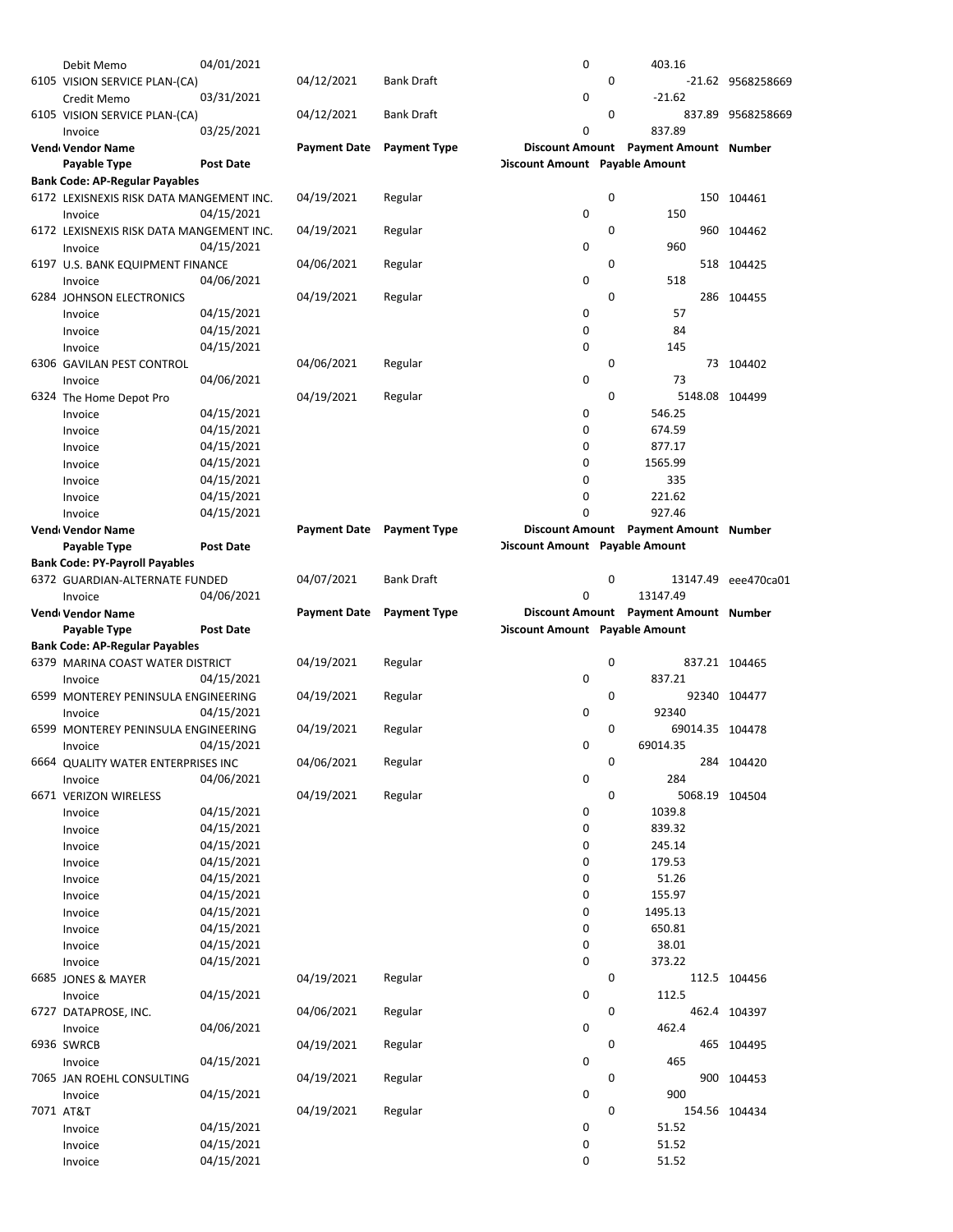| 7135 MONTEREY SANITARY SUPPLY, INC.         |                  | 04/06/2021                | Regular             |                                | 0           |                                       | 99 104414            |
|---------------------------------------------|------------------|---------------------------|---------------------|--------------------------------|-------------|---------------------------------------|----------------------|
| Invoice                                     | 04/06/2021       |                           |                     | 0                              |             | 99                                    |                      |
| 7173 Iconix Waterworks (US) Inc.            |                  | 04/06/2021                | Regular             |                                | 0           | 1171.15 104405                        |                      |
| Invoice                                     | 04/06/2021       |                           |                     | $\mathbf 0$                    |             | 1171.15                               |                      |
| 7226 JAIME MORALES                          |                  | 04/19/2021                | Regular             |                                | $\mathbf 0$ | 1525.65 104452                        |                      |
| Invoice                                     | 04/15/2021       |                           |                     | 0                              |             | 675.65                                |                      |
| Invoice                                     | 04/15/2021       |                           |                     | $\mathbf 0$                    |             | 850                                   |                      |
| 7243 THALES CONSULTING INC                  |                  | 04/19/2021                | Regular             |                                | 0           |                                       | 800 104497           |
|                                             | 04/15/2021       |                           |                     | 0                              |             | 800                                   |                      |
| Invoice                                     |                  |                           |                     |                                |             |                                       |                      |
| 7324 BEAR ELECTRICAL SOLUTIONS              |                  | 04/06/2021                | Regular             |                                | 0           |                                       | 13069 104392         |
| Invoice                                     | 04/06/2021       |                           |                     | 0                              |             | 9220                                  |                      |
| Invoice                                     | 04/06/2021       |                           |                     | $\mathbf 0$                    |             | 1785                                  |                      |
| Invoice                                     | 04/06/2021       |                           |                     | $\mathbf 0$                    |             | 2064                                  |                      |
| 7576 MELVIN MASON                           |                  | 04/06/2021                | Regular             |                                | $\mathbf 0$ |                                       | 100 104409           |
| Invoice                                     | 04/06/2021       |                           |                     | $\mathbf 0$                    |             | 100                                   |                      |
| Vend Vendor Name                            |                  | <b>Payment Date</b>       | <b>Payment Type</b> |                                |             | Discount Amount Payment Amount Number |                      |
| Payable Type                                | <b>Post Date</b> |                           |                     | Discount Amount Payable Amount |             |                                       |                      |
| 7644 COMCAST BUSINESS                       |                  | 04/06/2021                | Regular             |                                | 0           | 5029.93 104395                        |                      |
| Invoice                                     | 04/06/2021       |                           |                     | 0                              |             | 5029.93                               |                      |
| 7679 USA TOWING INC.                        |                  | 04/06/2021                | Regular             |                                | 0           |                                       | 200 104427           |
| Invoice                                     | 04/06/2021       |                           |                     | 0                              |             | 200                                   |                      |
| 7968 OPENGOV, INC.                          |                  | 04/06/2021                | Regular             |                                | 0           |                                       | 5877 104416          |
| Invoice                                     | 04/06/2021       |                           |                     | 0                              |             | 5877                                  |                      |
| 7989 GLOBALSTAR USA                         |                  | 04/06/2021                | Regular             |                                | 0           |                                       | 924.33 104403        |
|                                             |                  |                           |                     | 0                              |             | 924.33                                |                      |
| Invoice                                     | 04/06/2021       |                           |                     |                                |             |                                       |                      |
| 8066 FUN EXPRESS, LLC                       |                  | 04/06/2021                | Regular             |                                | 0           |                                       | 324.39 104401        |
| Invoice                                     | 04/06/2021       |                           |                     | 0                              |             | 324.39                                |                      |
| 8361 SPEAKWRITE LLC                         |                  | 04/19/2021                | Regular             |                                | 0           |                                       | 939.7 104492         |
| Invoice                                     | 04/15/2021       |                           |                     | 0                              |             | 939.7                                 |                      |
| Vend Vendor Name                            |                  | Payment Date Payment Type |                     |                                |             | Discount Amount Payment Amount Number |                      |
| Payable Type                                | Post Date        |                           |                     | Discount Amount Payable Amount |             |                                       |                      |
| <b>Bank Code: PY-Payroll Payables</b>       |                  |                           |                     |                                |             |                                       |                      |
| 8378 THE HARTFORD                           |                  | 04/07/2021                | <b>Bank Draft</b>   |                                | 0           |                                       | 3953.44 659133843026 |
|                                             |                  |                           |                     |                                |             |                                       |                      |
| Invoice                                     | 03/11/2021       |                           |                     | 0                              |             | 3953.44                               |                      |
| 8378 THE HARTFORD                           |                  | 04/07/2021                | <b>Bank Draft</b>   |                                | 0           |                                       | 44.14 659133843026   |
|                                             |                  |                           |                     | 0                              |             | 44.14                                 |                      |
| Debit Memo                                  | 03/31/2021       |                           |                     |                                |             |                                       |                      |
| Vend Vendor Name                            |                  | <b>Payment Date</b>       | <b>Payment Type</b> |                                |             | Discount Amount Payment Amount Number |                      |
| Payable Type                                | <b>Post Date</b> |                           |                     | Discount Amount Payable Amount |             |                                       |                      |
| <b>Bank Code: AP-Regular Payables</b>       |                  |                           |                     |                                |             |                                       |                      |
| 8526 U.S. BANK ST. PAUL                     |                  | 04/19/2021                | Regular             |                                | 0           | 657995.2 104502                       |                      |
| Invoice                                     | 04/15/2021       |                           |                     | 0                              |             | 435499.08                             |                      |
| Invoice                                     | 04/15/2021       |                           |                     | 0                              |             | 222496.12                             |                      |
| 8755 TRUST TWO - CORONA 1997 TRUST          |                  | 04/19/2021                | Regular             |                                | 0           | 2637.22 104501                        |                      |
| Invoice                                     | 04/15/2021       |                           |                     | 0                              |             | 2637.22                               |                      |
| 8980 ATHENA OCCMED                          |                  | 04/06/2021                | Regular             |                                | 0           |                                       | 2580 104390          |
| Invoice                                     | 04/06/2021       |                           |                     | 0                              |             | 90                                    |                      |
| Invoice                                     | 04/06/2021       |                           |                     | 0                              |             | 320                                   |                      |
| Invoice                                     | 04/06/2021       |                           |                     | 0                              |             | 250                                   |                      |
| Invoice                                     | 04/06/2021       |                           |                     | 0                              |             | 1920                                  |                      |
| 9029 ESO SOLUTIONS, INC.                    |                  | 04/19/2021                | Regular             |                                | 0           |                                       | 1985 104444          |
| Invoice                                     | 04/15/2021       |                           |                     | 0                              |             | 1985                                  |                      |
| 9210 SOUTH BAY FOUNDRY, INC. / PHOENIX IRON |                  | 04/19/2021                | Regular             |                                | 0           |                                       | 14926 104491         |
| Invoice                                     | 04/15/2021       |                           |                     | 0                              |             | 10755.5                               |                      |
| Invoice                                     |                  |                           |                     | 0                              |             | 4170.5                                |                      |
|                                             | 04/15/2021       |                           |                     |                                | 0           |                                       |                      |
| 9212 WEX BANK                               |                  | 04/19/2021                | Regular             |                                |             |                                       | 58.67 104507         |
| Invoice                                     | 04/15/2021       |                           |                     | 0                              |             | 58.67                                 |                      |
| 9240 KOVATCH MOBILE EQUIPMENT CORP.         |                  | 04/19/2021                | Regular             |                                | 0           |                                       | 677.54 104457        |
| Invoice                                     | 04/15/2021       |                           |                     | 0                              |             | 677.54                                |                      |
| 9258 VIA HEART PROJECT                      |                  | 04/19/2021                | Regular             |                                | 0           |                                       | 151.43 104505        |
| Invoice                                     | 04/15/2021       |                           |                     | 0                              |             | 151.43                                |                      |
| 9299 LEGAL NOTIFICATION SERVICES, INC.      |                  | 04/19/2021                | Regular             |                                | 0           | 499.88 104460                         |                      |
| Invoice                                     | 04/15/2021       |                           |                     | 0                              |             | 499.88                                |                      |
| 9348 SANTA CRUZ WESTSIDE ELECTRIC, INC.     |                  | 04/19/2021                | Regular             |                                | 0           | 29135.88 104488                       |                      |
| Invoice                                     | 04/15/2021       |                           |                     | 0                              |             | 29135.88                              |                      |
| 9387 NORMAN A. TRAUB ASSOCIATES LLC         |                  | 04/06/2021                | Regular             |                                | 0           |                                       | 840 104415           |
| Invoice<br>9409 STURDY OIL COMPANY          | 04/06/2021       | 04/06/2021                | Regular             | 0                              | 0           | 840<br>4096.32 104423                 |                      |